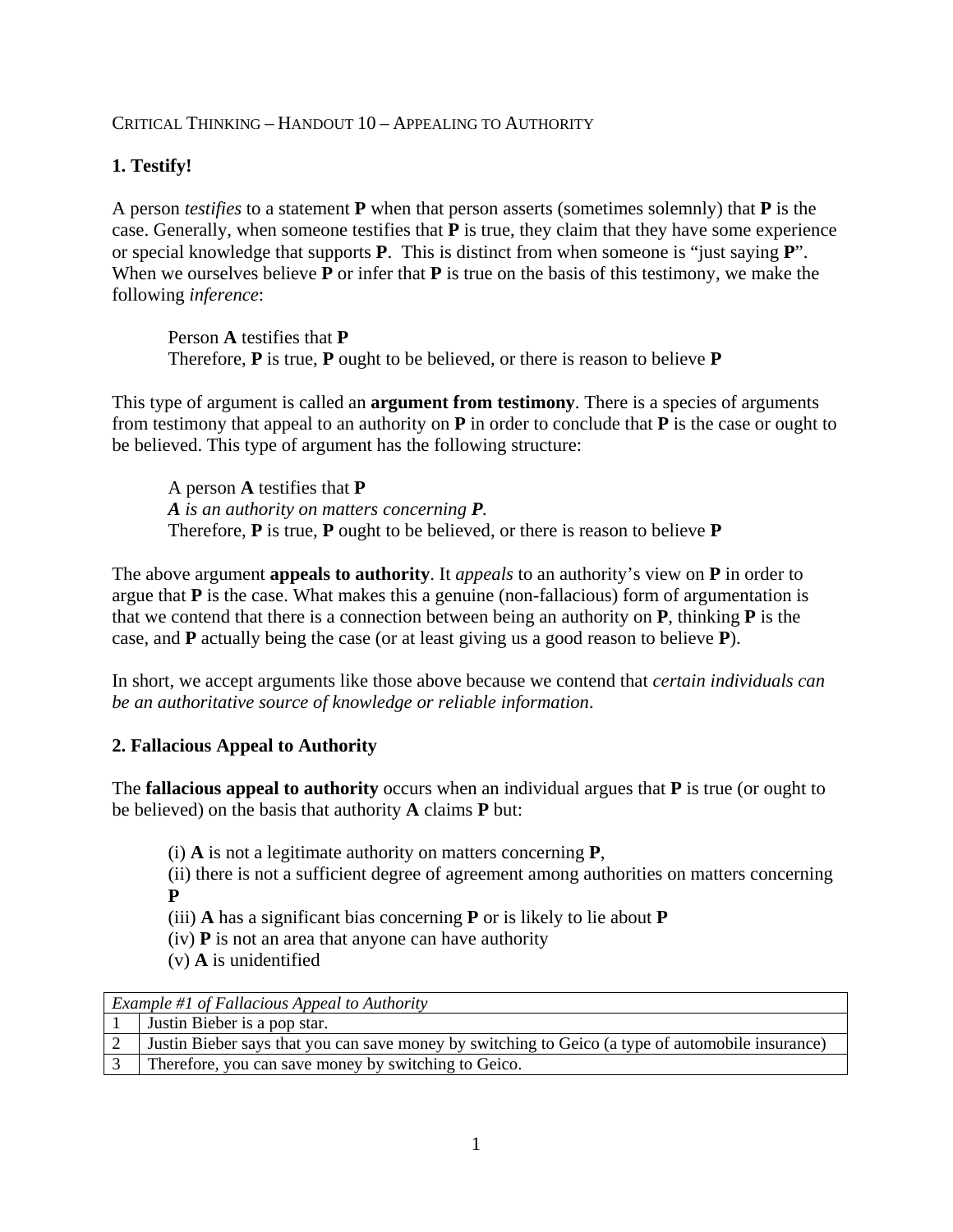Justin Bieber is *not* an authority on which car insurance is the cheapest or whether or not you can save money by switching to Geico.

# **3. Legitimate Appeals to Authority**

In order to legitimately (non-fallaciously) appeal to authority, it is necessary that:

(i) **A** is an authority or expert on matters concerning **P**.

*Quick Take (QT) #1*: It is important to keep in mind two things: (i) **A** is an authority and (ii) that **A** is an authority about **P**. In the example (above) involving Justin Bieber, he is probably an authority on popular music but not an authority on car insurance. *Critical Question (CQ) #1:* How do we determine who is an expert on **P**?

(ii) there is a sufficient degree of agreement among authorities on matters concerning **P** *QT1:* If **A** and **B** are both authorities and **A** says **P** and **B** says **not-P**, it cannot be the case that **P** and **not-P** are both true.

*CQ1:* Sufficient agreement is a **vague** matter. How do we determine whether there is sufficient agreement? Is 51% agreement a sufficient degree of agreement? How about 49% or 71%?

(iii) **A** does not have a significant bias concerning **P** and is not likely to lie about **P**. *QT1*: Remember that **A** is offering expert *testimony* and not an *argument* . They are not asking you to evaluate a set of statements supporting a conclusion. Instead, you are being asked to believe **P** on the basis that **A** is a *reliable* source of knowledge. If **A** has a significant bias, then the reliability of this source is compromised.

> • *Example*: see pp.147, American Council on Science and Health; Air Hygiene Foundation, Surgeon General C. Everett Koop

*QT2*: The testimony of any authority **A** is dubious if they are known to lie; if **A** claims **P**, then we ought to believe **P** only if we know that **A** believes **P**. But, if the **A** is a liar, then we don't know if **A** believes **P**.

*CQ1*: No one is completely objective and so the bias has to be significant enough to affect the reliability of the expert's testimony. But, what counts as *significant* bias?

(iv) **P** is about something that someone can have authority upon

*QT1*: There may be experts on how to make magical love potions. And, these experts may all agree that love potions provide an effective way to seduce someone. In addition, they may all honestly believe in the efficacy of love potions, but magic is not a real area of knowledge.

*QT2*: What counts as a real area of knowledge is a controversial issue, e.g. religious authorities.

(v) **A** is identified

*QT1*: You are being asked to believe **P** on the basis that **A** is a reliable source of knowledge, but if **A** is not identified, there is no way to know whether **A** exists, whether **A** is an expert, whether **A** has a bias, etc.

*Example #1*: Some expert I know says that fruit is bad for you.

*Example #2*: An insider source told me that Barack is getting ready to nuke Iran.

When you cannot appeal to an authority because there are no authorities about **P** or there is disagreement among the authorities about **P** or there is rampant bias among authorities or **P** is